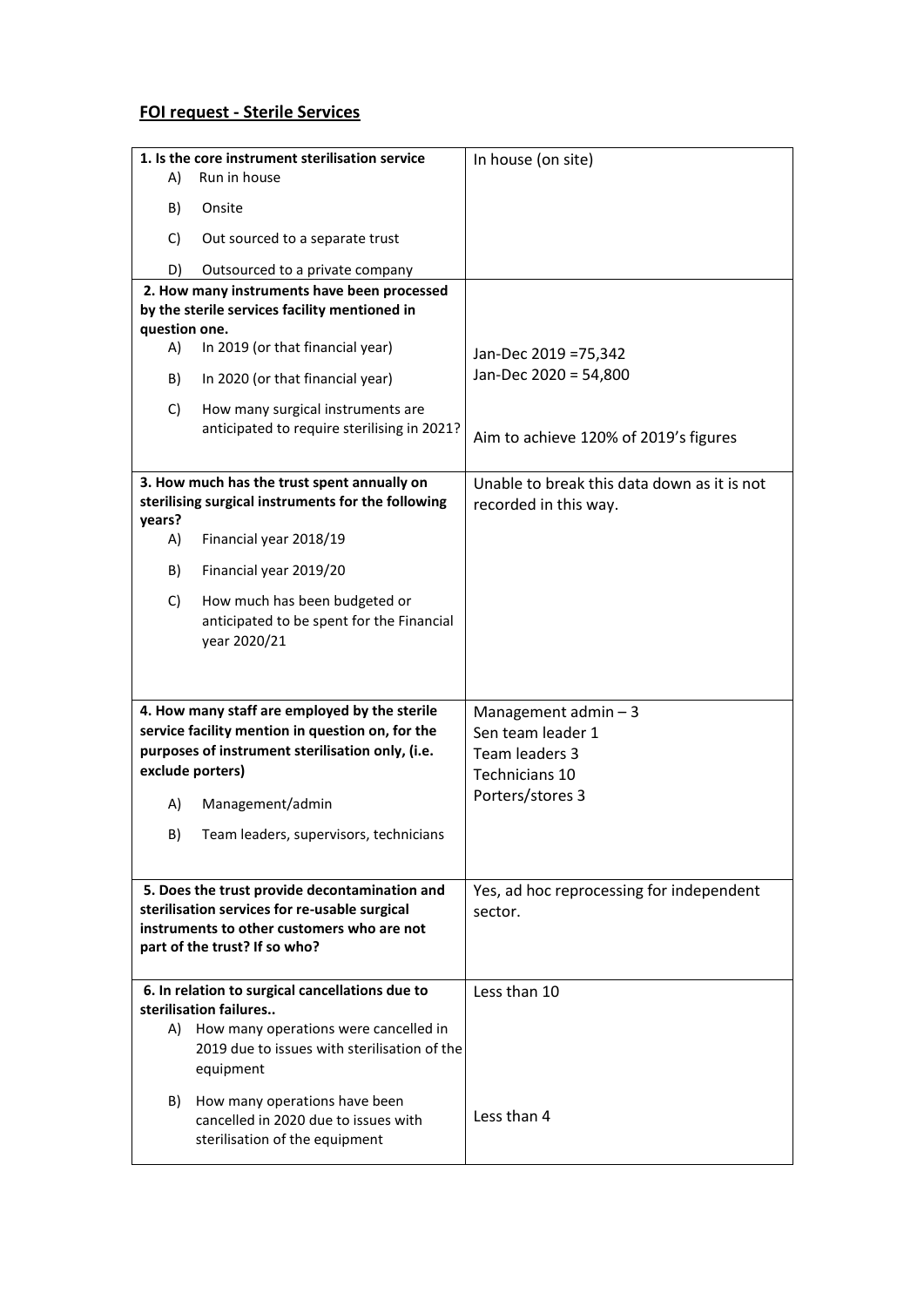| cancellations<br>A)<br>2019               | 7. What where the costs associated with these                                              | Unknown to HSDU.     |                                                                                              |
|-------------------------------------------|--------------------------------------------------------------------------------------------|----------------------|----------------------------------------------------------------------------------------------|
| 2020<br>B)                                |                                                                                            |                      |                                                                                              |
|                                           | 8. Of the instruments sterilised, approximately                                            |                      |                                                                                              |
| departments?                              | how many would be from Endoscopy                                                           |                      |                                                                                              |
| A)                                        | In 2019 (or that financial year)                                                           | Jan-Dec 2019 - 2,432 |                                                                                              |
| B)                                        | In 2020 (or that financial year)                                                           | Jan - Dec 2020 - 599 |                                                                                              |
|                                           | 9. What would the costs be for these instruments                                           |                      | N/A the trust does not use the internal                                                      |
| approximate costs or not)                 | to endoscopy departments (Please state if                                                  | market               |                                                                                              |
|                                           |                                                                                            |                      |                                                                                              |
| A)                                        | In 2019 (or that financial year)                                                           |                      |                                                                                              |
| B)                                        | In 2020 (or that financial year)                                                           |                      |                                                                                              |
| of surgical tray as outlined below;       | 10. What is the cost to the Trust per sterilisation                                        |                      | The trust does not charge each department<br>individually for any sets or instruments.       |
| <b>Category</b>                           | <b>Description</b>                                                                         |                      | Average Price 2020/21                                                                        |
|                                           |                                                                                            |                      | £                                                                                            |
| $\mathbf{1}$                              | Supplementary or any quantity of the same<br>supplementary single wrapped in peel<br>pouch |                      | The trust does not charge<br>each dept individually or<br>operate service line<br>reporting. |
| $\overline{2}$                            | Supplementary or any quantity of the same<br>supplementary double wrapped in peel<br>pouch |                      |                                                                                              |
| 3                                         | Anaesthetic accessories or other limited<br>life items                                     |                      |                                                                                              |
| 4                                         | Power tools and endoscopes requiring<br>manual hand washing                                |                      |                                                                                              |
| 5                                         | Ward/department type trays                                                                 |                      |                                                                                              |
| Instrument Trays with up to 10 items<br>6 |                                                                                            |                      |                                                                                              |
| $\overline{7}$                            | Instrument Trays with 11 to 20 items                                                       |                      |                                                                                              |
| 8                                         | Instrument Trays with 21 to 30 items                                                       |                      |                                                                                              |
| 9                                         | Instrument Trays with 31 to 40 items                                                       |                      |                                                                                              |
| 10                                        | Instrument Trays with 41 to 50 items                                                       |                      |                                                                                              |
| 11                                        | Instrument Trays with 51 to 60 items                                                       |                      |                                                                                              |
| 12                                        | Instrument Trays with 61 to 70 items                                                       |                      |                                                                                              |
| 13                                        | Instrument Trays with 71 or more items                                                     |                      |                                                                                              |
| 14                                        | Items not fitting into any of the above                                                    |                      |                                                                                              |